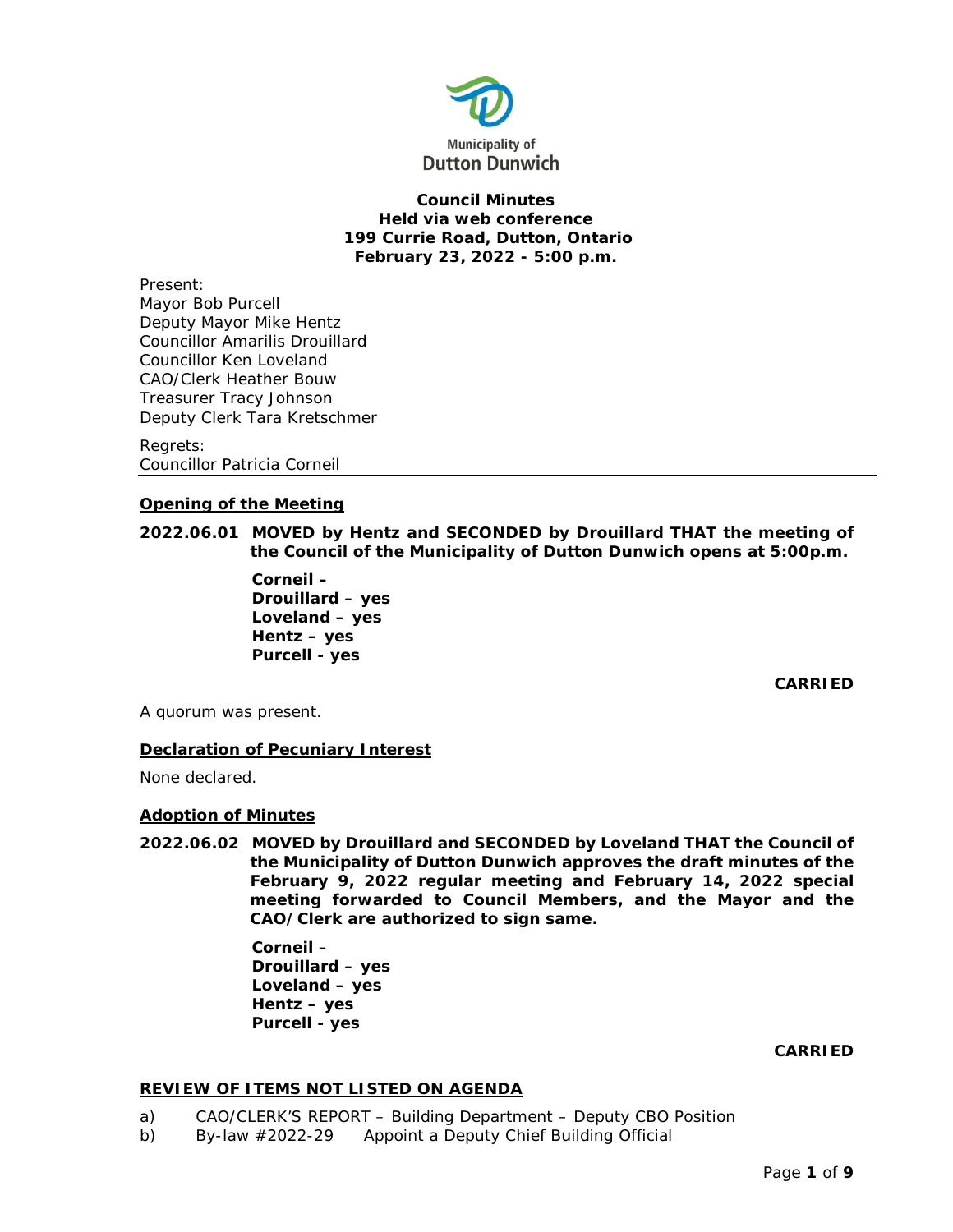## **PUBLIC MEETING – Proposed Zoning By-law**

**2022.06.03 MOVED by Loveland and SECONDED by Hentz THAT the public meeting for the proposed Zoning By-law for the Municipality of Dutton Dunwich opens at 5:03 p.m.**

> **Corneil – Drouillard – yes Loveland – yes Hentz – yes Purcell - yes**

### **CARRIED**

The Mayor stated that this is public meeting as required by section 34 of the Planning Act to afford any person an opportunity to make representation with respect to a proposed new zoning by-law, dated January 12, 2022 for the Municipality of Dutton Dunwich.

The Mayor asked if any Member of Council had a disclosure of interest concerning the proposals. There were none from Council.

The Mayor asked the CAO/Clerk what method of notice and when was the notice given to the public for this meeting. The CAO/Clerk replied that a notice appeared in the local newspaper on January 20, 2022 and January 27, 2022 and notices were emailed to Council, staff, commenting agencies, and key stakeholders. Notices were also shared on the municipal website and on municipal social media. Copies of the document were also provided upon request. An informal open house was also held on February 16, 2022.

The Planner presented the proposed Zoning By-law.

The Mayor asked the CAO/Clerk if any comments were received from staff. The CAO/Clerk replied that yes, and they will be attached to the Planner's report at a future Council meeting. The Mayor then asked the CAO/Clerk if any written submissions were received for this proposal. The CAO/Clerk replied yes, and they will be attached to the Planner's report at a future Council meeting.

The Mayor stated that before he opens the floor to questions from the public, please be advised if any person from the public wishes to receive further information on the action of Council regarding the passing of a by-law on the proposed new Zoning By-law, please ensure that they leave their name, address and postal code with the CAO/Clerk prior to leaving the meeting.

Rob Read stated that section 4.53 states that the maximum size of ARUs is 40% of the primary dwelling. That would only be about 600sq ft for an average home of 1500sq ft which is small. He suggested that the maximum size be increased to 70-75% of the primary dwelling, or that two maximum sizes be set, one for rural properties and one for urban properties. Rob Read continued that section 4.16 relates to trailers and motorhomes and that they shall not be occupied more than 60 days in the year. He has an interest is agri-tourism on his property and inquired about the restrictions this would impose. This issue could also be addressed with a site-specific amendment.

Marjorie Dunphy expressed her concern that Duttona is blanketed as LSR and that the entire area is designated hazardous. Her home was sold to her as residential and was not told it was seasonal and does not feel that the area should be limited service based on her observations year-round.

Andy Ransom commented at the open house that the ARU maximum size should be larger, and residents should be able to use shipping containers as residential units. Think there should be something in the by-law to allow for temporary housing and alternative septic units.

The Mayor asked if Council members or any member from the public have any further questions. There were none from Council or the public. The Planner added that the ARUs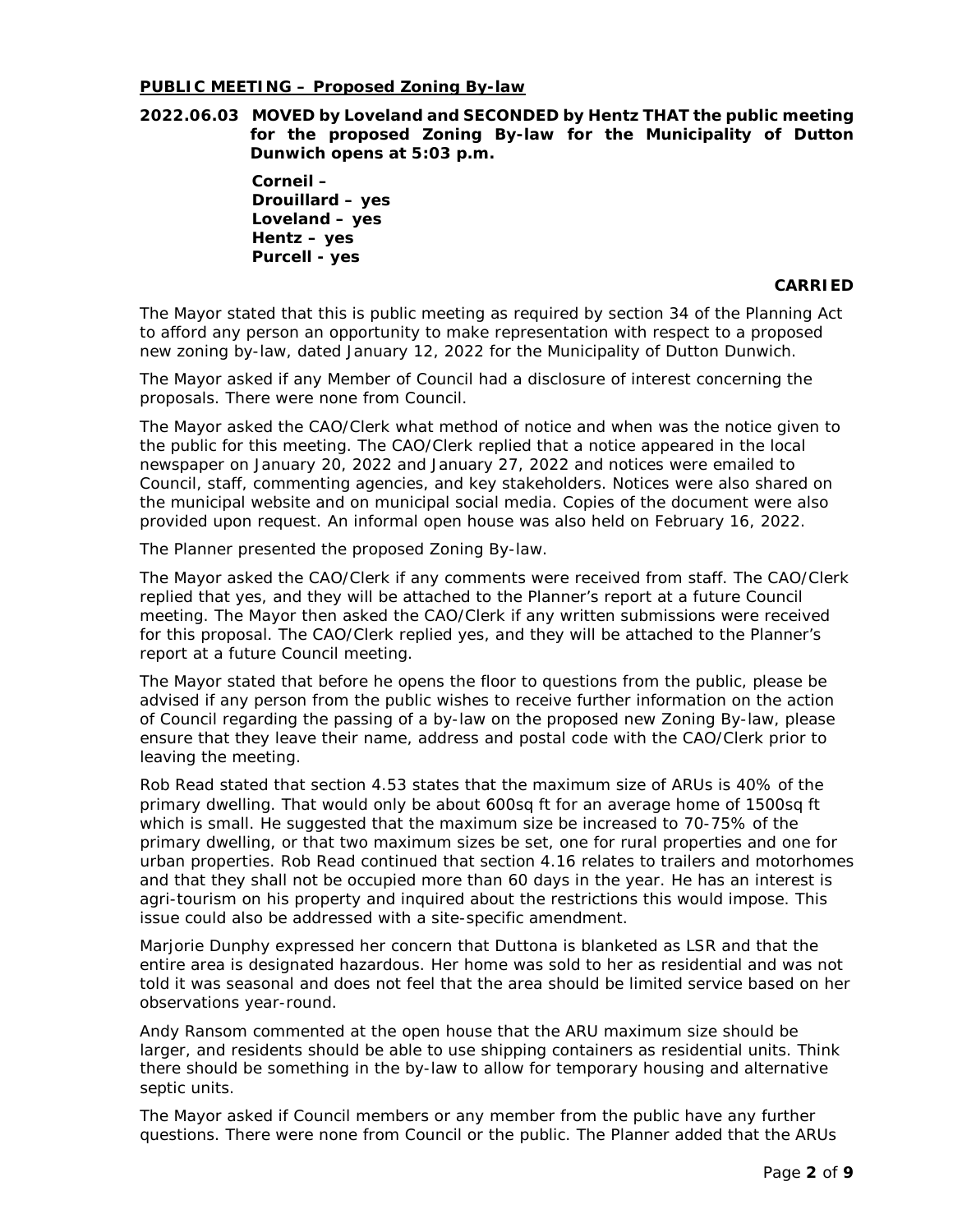are new and a 40% maximum was chosen in line with neighbouring municipalities. She noted that Schedule 1 map F for Duttona has not changed since the original document in 2004. The LTVCA bases their designation on the studies of the hazards.

The Mayor then continued, if there are no further questions please be advised that any person wishing further information on the actions of Council regarding the passing of a bylaw on the proposed amendment, should leave their name, address and postal code with the CAO/Clerk prior to leaving the meeting. If you are not the applicant, you should request a copy of the decision since it may be appealed to the Ontario Land Tribunal by the applicant or another member of the public. No decision is being made at this meeting. The Planner will be summarizing all comments received to date and will bring a report to a future Council meeting for direction.

## **2022.06.04 MOVED by Hentz and SECONDED by Drouillard THAT the public meeting for the proposed Zoning By-law for the Municipality of Dutton Dunwich closes at 5:34 p.m.**

**Corneil – Drouillard – yes Loveland – yes Hentz – yes Purcell - yes**

**CARRIED**

# **CORRESPONDENCE**

- a) **City of Brantford** Addressing the Revolving Door of Justice
- **2022.06.05 MOVED by Drouillard and SECONDED by Loveland THAT the Council of the Municipality of Dutton Dunwich supports the resolution from the City of Brantford insisting that steps be taken immediately by the government to:**
	- **(i) Provide additional judicial resources dedicated to allow for matters to move as expeditiously through the court system as possible;**
	- **(ii) Provide such additional space and/or technological resources for the local court to ensure there is adequate space and technological resources to most efficiently address the significant local caseload and consequently decrease the time a matter takes to be fully resolved; and**
	- **(iii) Dedicate the required resources to collect the forfeited surety monies and reinvest that money back into the provincial judicial system.**

**AND THAT a copy of this resolution be forwarded to Karen Vecchio, MP and the City of Brantford.** 

**Corneil – Drouillard – yes Loveland – yes Hentz – yes Purcell - yes**

# **CARRIED**

**2022.06.06 MOVED by Loveland and SECONDED Hentz THAT relevant correspondence was reviewed.**

> **Corneil – Drouillard – yes Loveland – yes**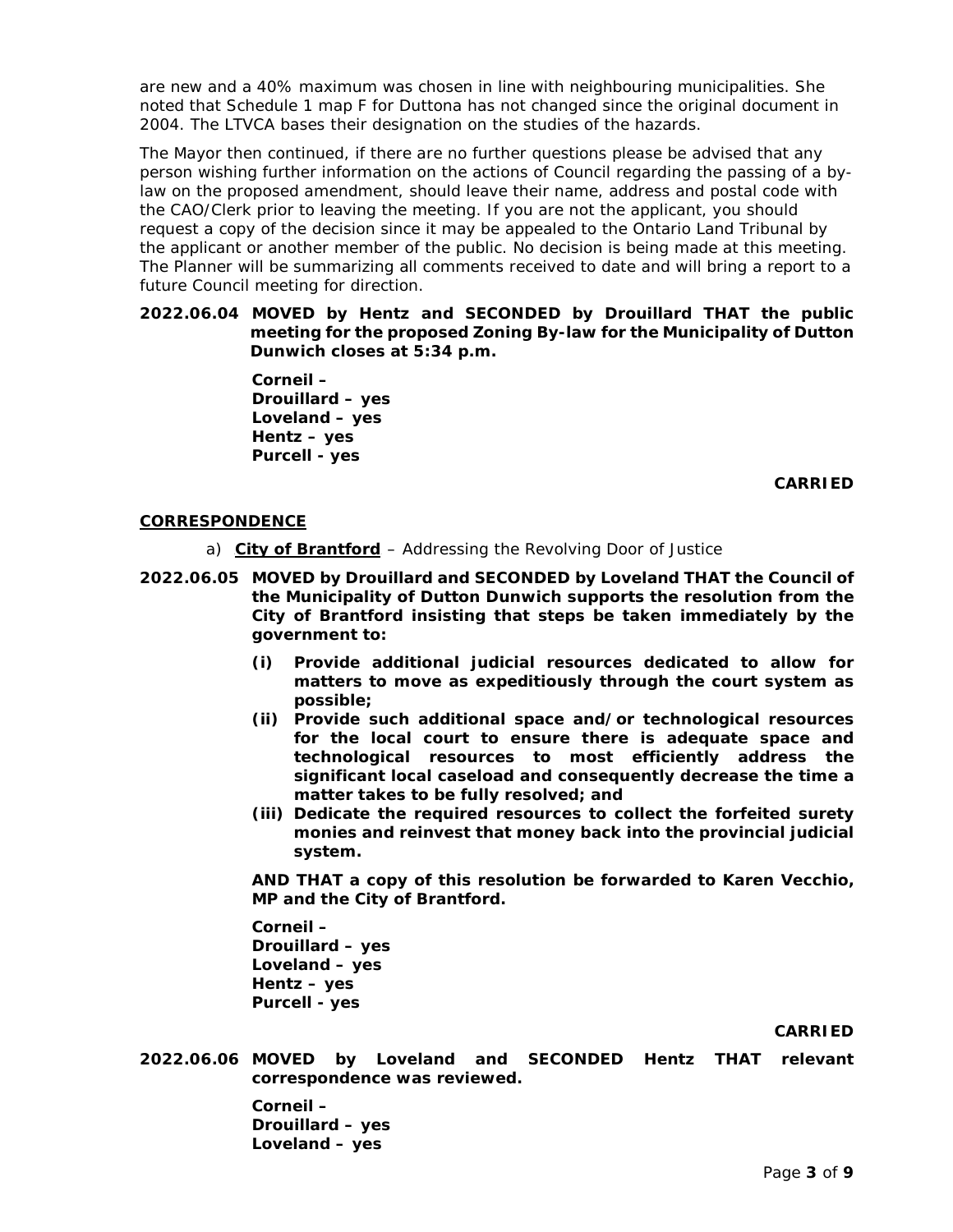**Hentz – yes Purcell - yes**

**CARRIED**

## **CONSENT AGENDA**

## Consent Correspondence

- a) **Elgin County** County Council Highlights February 8, 2022
- b) **Independent Resolutions Inc** A Caution Regarding Emails
- c) **Statistics Canada** The 2021 Census Data are Here! Discover the Latest Population and Dwelling Counts
- d) Town of Georgina Plastic Pollution and Litter
- e) Karen Vecchio, MP Municipality of Dutton Dunwich Application to the Green Infrastructure Stream of the ICIP
- f) <sup>U</sup>**Ministry of Northern Development, Mines, Natural Resources and Forestry** – LDD moth (previously referred to as gypsy moth)
- **2022.06.07 MOVED by Hentz and SECONDED by Drouillard THAT the items on the Consent Agenda be approved.**

**Corneil – Drouillard – yes Loveland – yes Hentz – yes Purcell - yes**

**CARRIED**

### **CAO/CLERK'S REPORT**

Building Department – Deputy CBO Position

The CAO/Clerk presented this report to Council.

**2022.06.08 MOVED by Drouillard and SECONDED by Loveland THAT the Council of the Municipality of Dutton Dunwich receives the report of the CAO/Clerk titled "Building Department – Deputy CBO Position", dated February 23, 2022 for information; and**

> **THAT Council adopt By-law #2022-29 being a by-law to appoint Lee Holling as Deputy Chief Building Official.**

**Corneil – Drouillard – yes Loveland – yes Hentz – yes Purcell - yes**

**CARRIED**

### **TREASURER'S REPORT**

### 2021 Borrowing

The Treasurer presented this report to Council.

**2022.06.09 MOVED by Drouillard and SECONDED by Loveland THAT the Council of the Municipality of Dutton Dunwich receives the report of the Treasurer titled "2021 Borrowing", dated February 23, 2022 for information; and**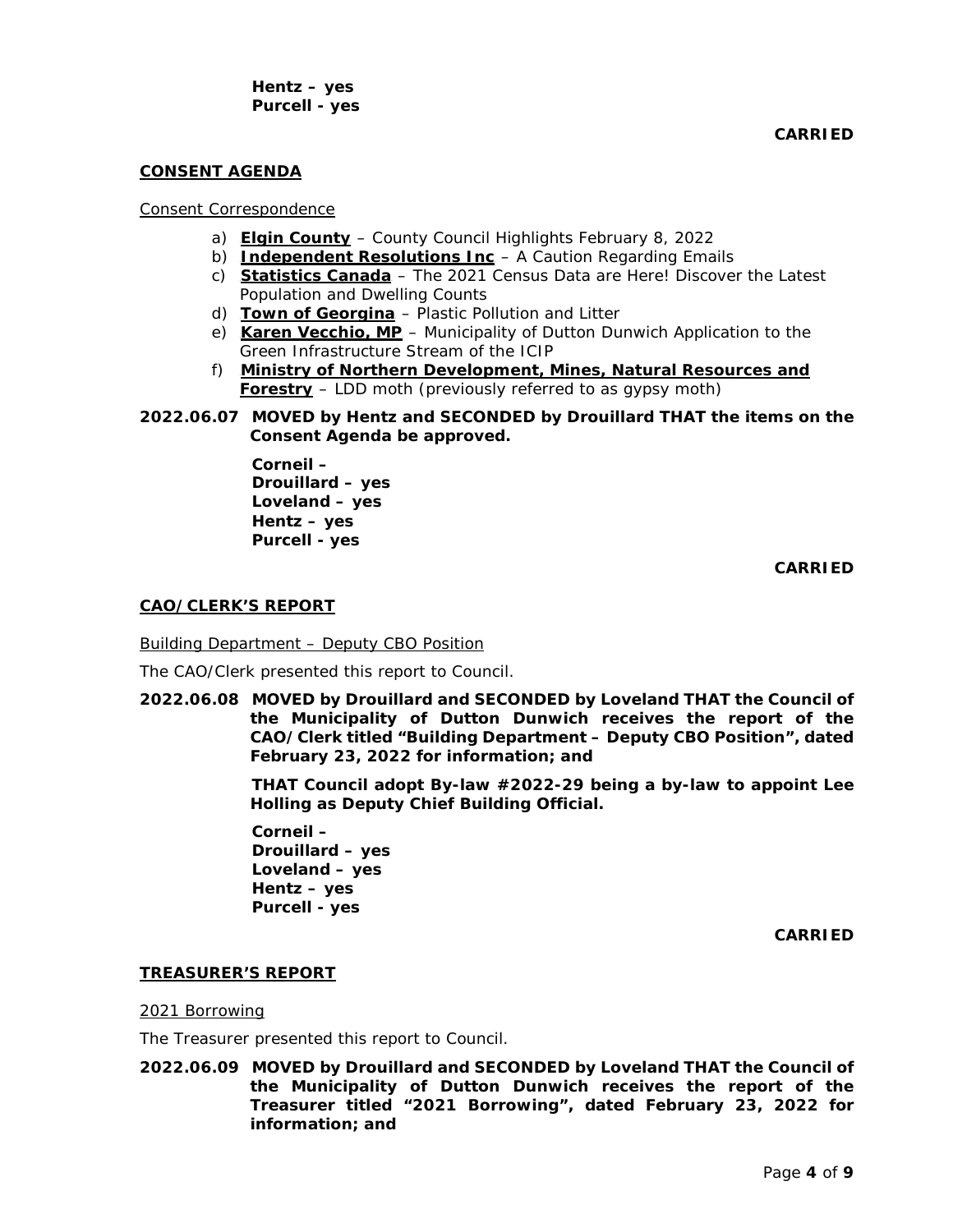**THAT Council approve the borrowing for 2021 capital projects totaling \$391,252 and authorize the loan from TD Commercial banking at a rate of 3.07%.**

**Corneil – Drouillard – yes Loveland – yes Hentz – yes Purcell - yes**

**CARRIED**

2022 Municipal Grant Requests

The Treasurer presented this report to Council.

**2022.06.10 MOVED by Loveland and SECONDED by Hentz THAT the Council of the Municipality of Dutton Dunwich receives the report if the Treasurer titled "2022 Municipal Grant Requests", dated February 23, 2022 for information.**

> **Corneil – Drouillard – yes Loveland – yes Hentz – yes Purcell - yes**

> > **CARRIED**

2022 User Fee By-law Update

The Treasurer presented this report to Council.

**2022.06.11 MOVED by Hentz and SECONDED by Drouillard THAT the Council of the Municipality of Dutton Dunwich receives the report of the Treasurer titled "2022 User Fee Bylaw Update", dated February 23, 2022 for information; and**

**THAT Council approve the proposed changes to user fees as outlined.**

**Corneil – Drouillard – yes Loveland – yes Hentz – yes Purcell - yes**

### **CARRIED**

2022 Draft Budget Presentation

The Treasurer presented the 2022 Draft Budget Presentation. Councillor Drouillard inquired about reduced rental rates for community organizations. Staff will review this request.

**2022.06.12 MOVED by Drouillard and SECONDED by Loveland THAT the Council of the Municipality of Dutton Dunwich approves the 2022 tax levy of \$4,730,310 and set the general residential tax rate for 2022 at 0.00842365, which is a n increase of 0.0002 from 2021; and**

> **THAT Council approves the capital budget in the amount of \$911,500 and approve the recommendations to move the Public Works salt shed and South Dunwich Hall flooring to 2023.**

**Corneil –**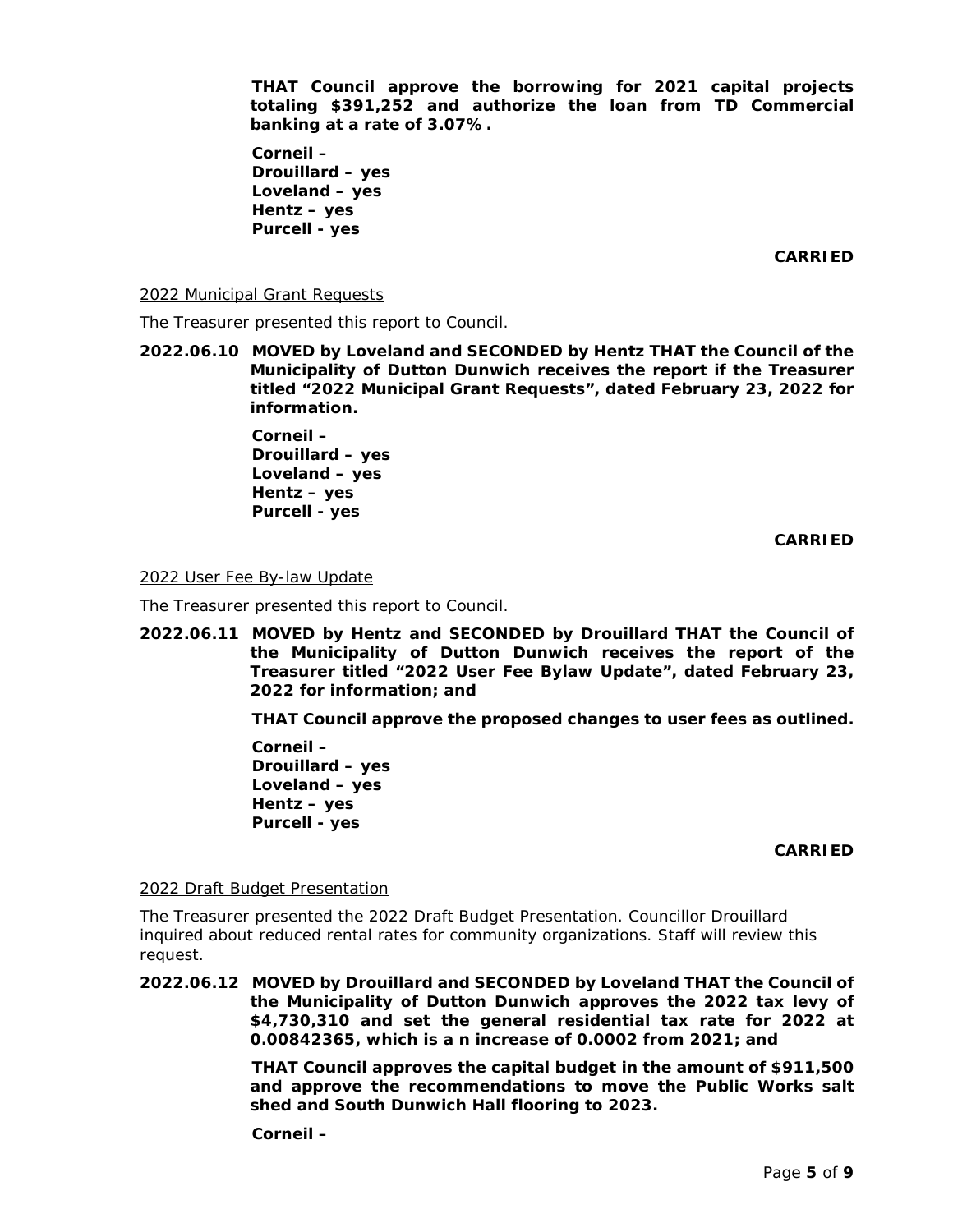**Drouillard – yes Loveland – yes Hentz – yes Purcell - yes**

**CARRIED**

# **EXECUTIVE ASSISTANT'S REPORT**

Municipal Projects – Monthly Status Report

**2022.06.13 MOVED by Loveland and SECONDED by Hentz THAT the Council of the Municipality of Dutton Dunwich receives the report of the Executive Assistant titled "Municipal Project Updates – February 2022", dated February 23, 2022 for information.** 

> **Corneil – Drouillard – yes Loveland – yes Hentz – yes Purcell - yes**

> > **CARRIED**

Temporary Use of Masks in a Non-Health Care Workplace Policy

**2022.06.14 MOVED by Hentz and SECONDED by Drouillard THAT the Council of the Municipality of Dutton Dunwich receives the report of the Executive Assistant titled "Temporary Use of Masks in a Non-Health Care Workplace", dated February 23, 2022 for information; and**

> **THAT Council adopt the amended policy A 31-2020 – Temporary Use of Masks in a Non-Health Care Workplace Policy; and**

> **THAT Council approve Administration to treat this Policy as a "Living Document" thereby permitting any further changes be made as needed, ensuring any revisions are recorded in the Revision History section within the Policy.**

**Corneil – Drouillard – yes Loveland – yes Hentz – yes Purcell - yes**

**CARRIED**

Sick Leave Policy – Updated

**2022.06.15 MOVED by Drouillard and SECONDED by Loveland THAT the Council of the Municipality of Dutton Dunwich receives the report of the Executive Assistant titled "Sick Leave Policy – updated", dated February 23, 2022 for information; and**

> **THAT Council adopt the amended policy AW 19-2019 – Sick Leave Policy.**

**Corneil – Drouillard – yes Loveland – yes Hentz – yes Purcell - yes**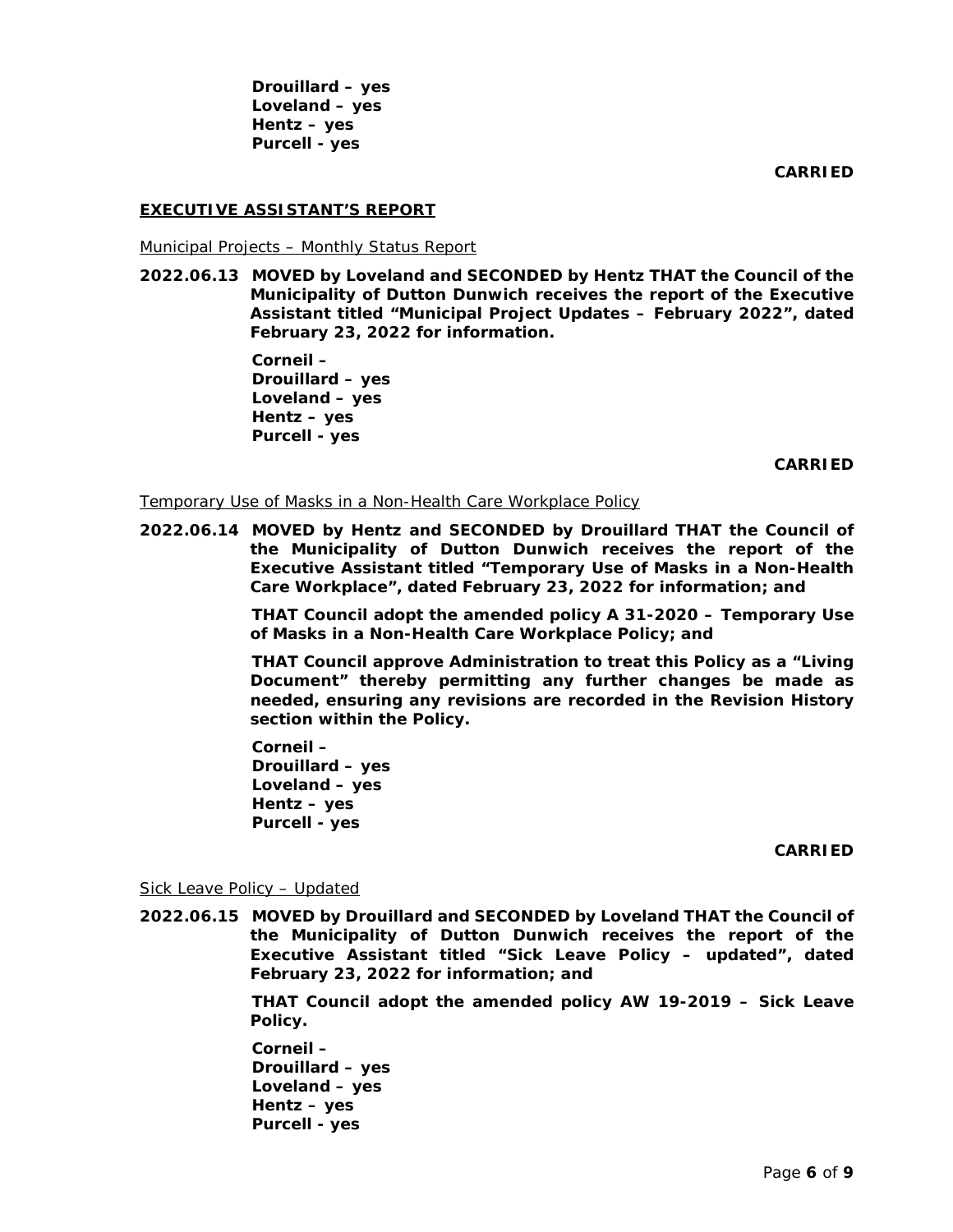Vaccination and Rapid Testing Policy – Updated

**2022.06.16 MOVED by Loveland and SECONDED by Hentz THAT the Council of the Municipality of Dutton Dunwich receives the report of the Executive Assistant titled "Vaccination and Rapid Testing Policy – Updated", dated February 23, 2022 for information; and**

> **THAT Council adopt the updated policy A 37-2021 – Vaccination and Rapid Testing Policy.**

**Corneil – Drouillard – yes Loveland – yes Hentz – yes Purcell - yes**

**CARRIED**

### **UNFINISHED BUSINESS**

### COVID-19 Pandemic

**2022.06.17 MOVED by NAME and SECONDED by NAME THAT the Council of the Municipality of Dutton Dunwich receives the following MECG meeting minutes for the COVID-19 Pandemic for information:**

> **MECG Meeting #44 minutes – February 3, 2022 MECG Meeting #45 minutes – February 15, 2022**

**Corneil – Drouillard – yes Loveland – yes Hentz – yes Purcell - yes**

## **CARRIED**

### **NEW BUSINESS**

The CAO/Clerk reported that the Building Committee requested that the municipal office renovation plan be shared with staff. The FYI Doctors office space at the medical centre is being investigated as a space for Service Ontario to move to. The time-line for approval from the Province is 4-8 weeks.

### **ANNOUNCEMENTS**

None.

### **PROPOSED BY-LAWS**

**2022.06.18 MOVED by Drouillard and SECONDED by Loveland THAT By-law #2022-26, being a by-law to establish various fees and tariffs for services provided by the Municipality of Dutton Dunwich be read a first, second and third time and passed.** 

> **Corneil – Drouillard – yes Loveland – yes Hentz – yes Purcell - yes**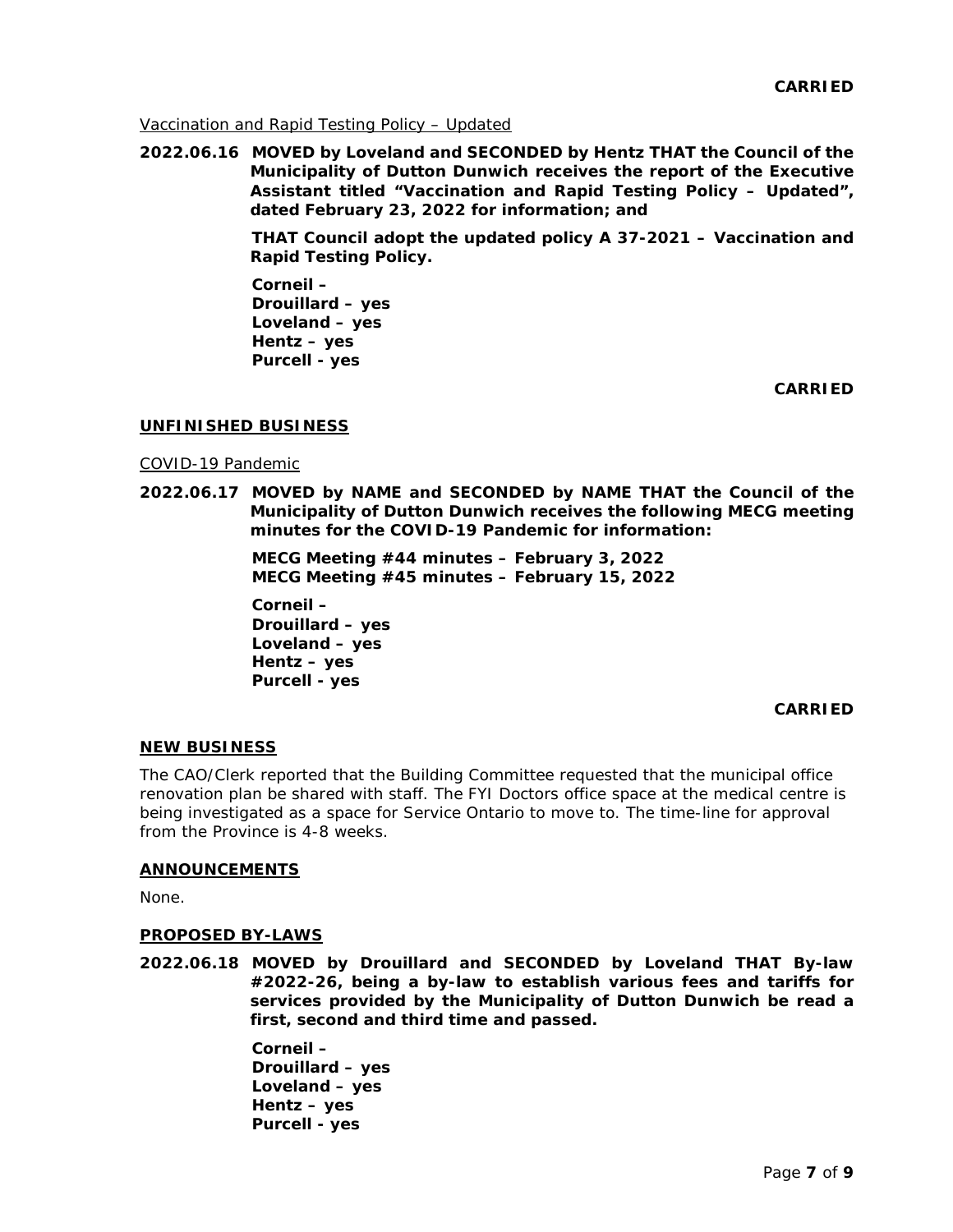**2022.06.19 MOVED by Loveland and SECONDED by Hentz THAT By-law #2022-27, being a by-law to authorize a hold harmless and indemnity agreement for winter maintenance in the Lila North subdivision between the Corporation of the Municipality of Dutton Dunwich and 2689442 Ontario Inc. be read a first, second and third time and passed.** 

> **Corneil – Drouillard – yes Loveland – yes Hentz – yes Purcell - yes**

#### **CARRIED**

**2022.06.20 MOVED by Loveland and SECONDED by Hentz THAT By-Law #2022- 29, being a by-law to appoint a Deputy Chief Building Official (DCBO), be read a first, second and third time and passed.**

> **Corneil – Drouillard – yes Loveland – yes Hentz – yes Purcell - yes**

#### **CARRIED**

**2022.06.21 MOVED by Loveland and SECONDED by Hentz THAT By-Law #2022- 28, being a by-law to confirm the proceedings of the Municipal Council of the Municipality of Dutton Dunwich, be read a first, second and third time and passed.**

> **Corneil – Drouillard – yes Loveland – yes Hentz – yes Purcell - yes**

> > **CARRIED**

### **NEXT MEETING SCHEDULE**

March 13, 2022 – 5:00 p.m. March 27, 2022 – 5:00 p.m.

### **ADJOURNMENT**

**2022.06.22 MOVED by Drouillard and SECONDED by Loveland THAT the meeting of the Council of the Municipality of Dutton Dunwich closes at 6:24 p.m.**

> **Corneil – Drouillard – yes Loveland – yes Hentz – yes Purcell - yes**

> > **CARRIED**